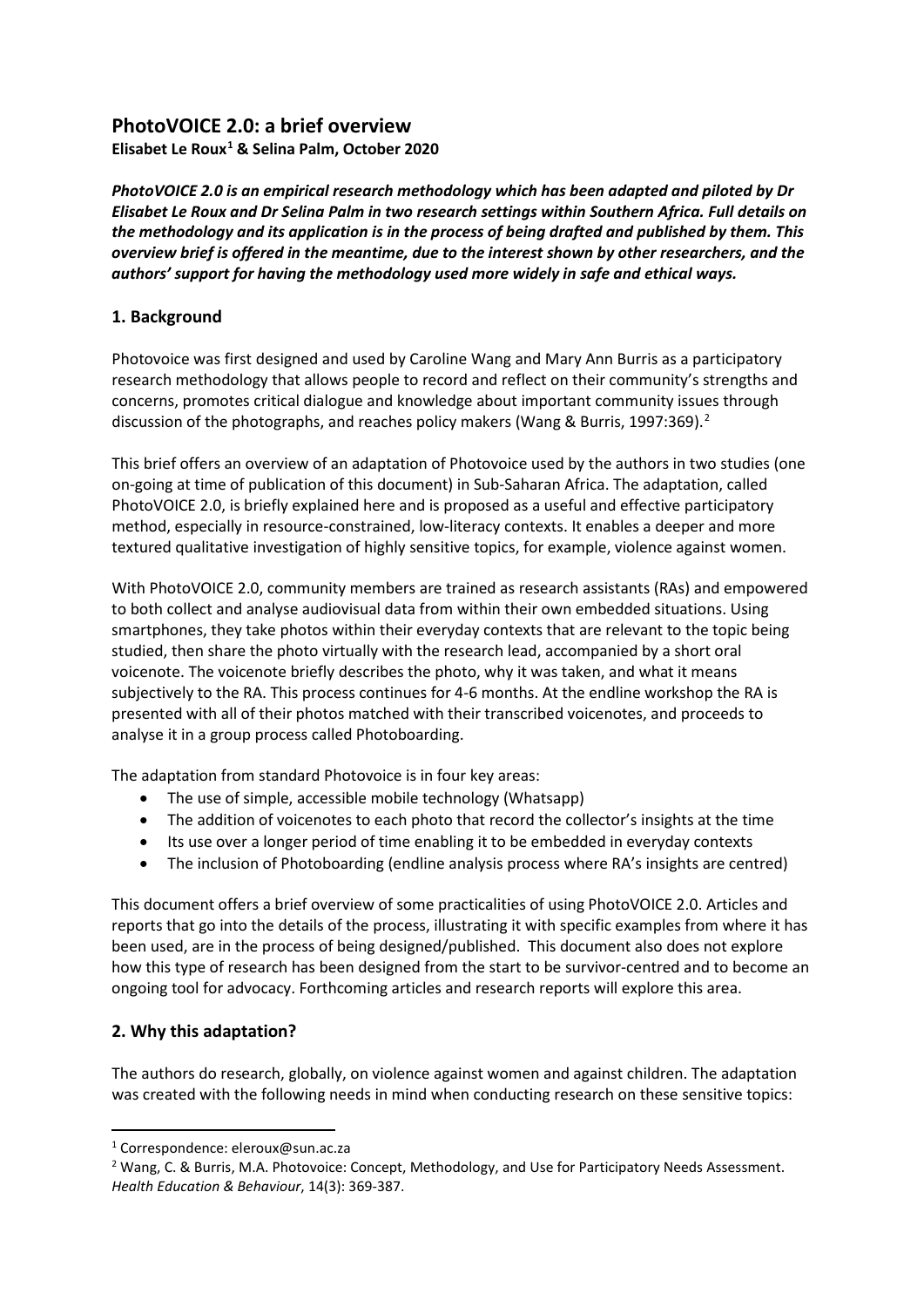- The importance of centralising those most affected by the issue being studied, as coresearchers and knowledge producers in the whole process.
- The reality that many of those who are most affected may speak local languages only and that some of the most vulnerable are only functionally literate or even illiterate
- The reality that funding for empirical research is limited, but there is an urgent need for longer-term qualitative research around patterns of violence and underlying social norms.

## **3. PhotoVOICE 2.0: What we did**

PhotoVOICE 2.0 has four key steps:

- Training of local research assistants
- Data collection period (often four six months)
- Endline analysis of data in-person with research assistants
- Analysis and integration by lead researchers

#### *Training of research assistants*

The benefit of this approach is that the various RAs can be situated in different locations. Only for the baseline training and endline analysis do they all need to be in the same place, and with the lead researchers.

Research assistants (RAs) are trained on a variety of practical issues:

- How does a smartphone and Whatsapp work (some may not used this application before; some may never have had a phone before)
- The art of storytelling through and alongside photos
- How to take photos and compile and record accompanying oral voicenotes
- How to ask permission to take photographs in safe and ethical ways
- Legal and ethical aspects in their setting

Because the RAs are taking photos over an extended period of time, and because of the sensitive nature of the focus of the studies, the RAs also receive training on the specific issue. The training offers them an enriched, and shared, understanding of the various drivers and issues relevant to the topic they will be photographing, which in turn leads to more nuanced photos and voicenotes.

In our study exploring campus rape culture, carried out at a South African university in 2020, six student RAs were trained at baseline to identify underlying social norms and understand genderbased violence and gender and sexuality constructs, and also received some training from a local professional photographer.

#### *Data collection*

Over an extended period (4-6 months) the RAs are based in their local home contexts and take photos there. These are shared in-time, using Whatsapp, and each photo is accompanied by a 30 second voicenote. Voicenotes can be in the language that the RA feels most comfortable with. The lead researcher replies in-time, acknowledging the submission and supporting the RA. Whatsapp also allows for continuous communication, support and input from the lead researcher and the rest of the research team, ensuring that RAs do not lose steam and continue to provide quality data.

#### Voicenotes:

• Each photo is accompanied by a 30-second voicenote, explaining the photo, why it was taken, and what it meant at the time to the RA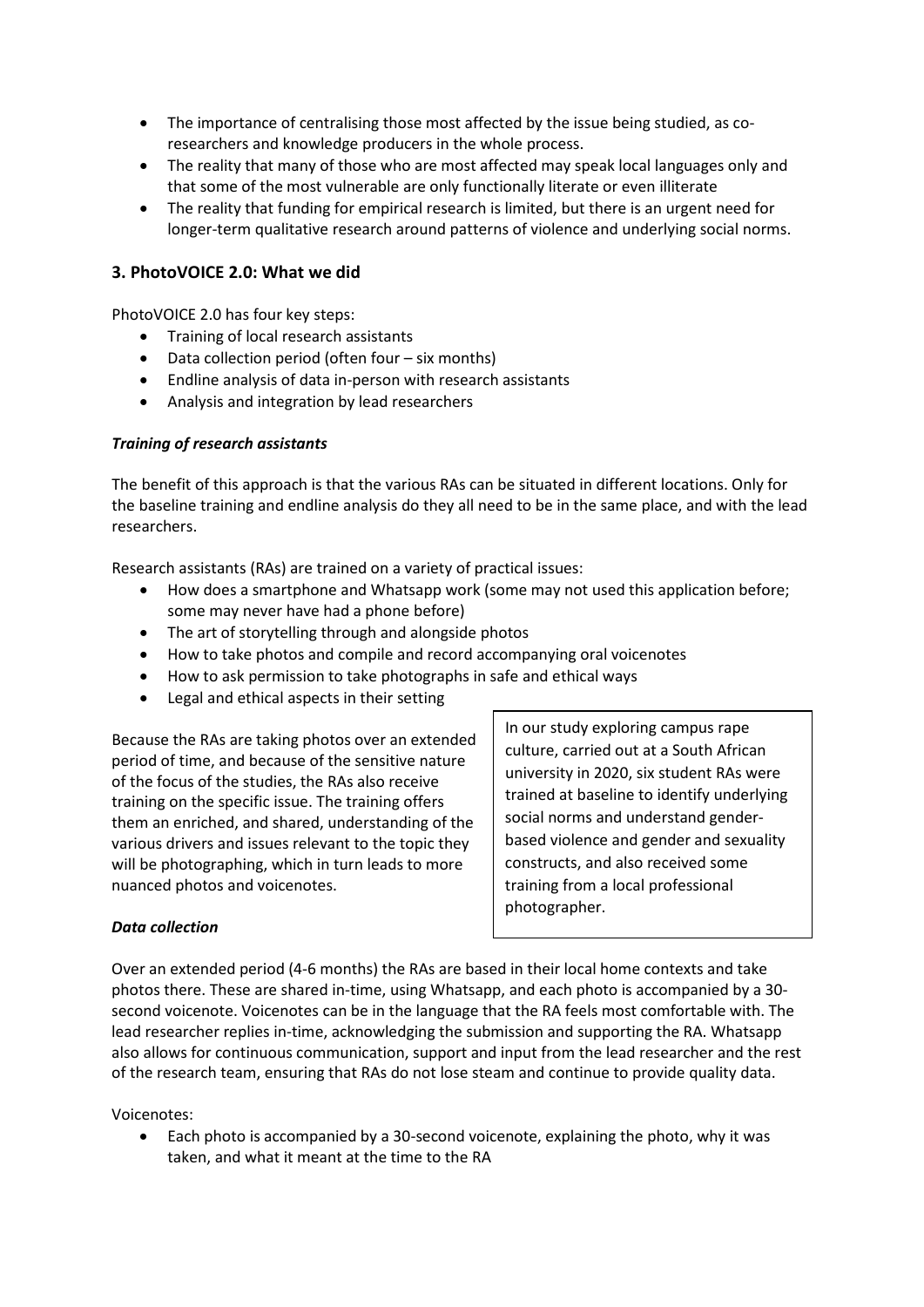- Each RA shares their photos and voicenotes individually with the research lead, on a private Whatsapp group only. This ensures the safety and confidentiality of the data.
- Voicenotes are recorded in the research assistant's preferred language. If this language is not spoken by the lead researcher, a local interpreter forms part of the Whatsapp group, and adds the oral translation of the voicenote to the group chat.

#### Furthermore:

- A research groupchat is used to share monthly 3-minute video clips from the research lead, as encouragement and reminders of important or relevant issues (e.g. not to take a photo when facing the sun, or to remember to connect their photos to local social norms)
- It is important to provide airtime, so RAs can use Whatsapp
- Where needed, provide smartphones that can take photos.

#### *Endline analysis*

Throughout the data collection process, voicenotes are transcribed by the lead researcher. Before the endline analysis workshops, all photos and transcriptions are printed and matched together. During a 2-day analysis process at endline, each RA analyses her own photos in a process called Photoboarding. Photoboards are made by each RA by placing selected photos up on an A1-size cardboard and then presenting it to the others for discussion:

- With Photoboard 1, RAs are invited to review all their photos and then build a Photoboard that illustrates what they identify as the central theme of their photos. The theme is written at the top of the Photoboard and the photos that they feel reflect it best are included.
- With Photoboard 2, RAs are invited to use their photos to answer the main research question of the project. They are presented with lightly drawn concentric circles on their board. They can select any number of their photos, placing them along the concentric

circles to indicate how relevant they feel the photo is to answering the main research question.

• With Photoboard 3, research assistants work with a second framework for analysing the data.

The different Photoboards help assist RAs to surface insights into what they see as core drivers or root causes and what are maybe identified by them as surface issues. This also highlights the interconnections between photos and allows other issues to emerge and be further discussed. Obviously the Photoboards can also be structured in other ways relevant to the particular topic being studied.

A Voicenote Board can also be created. Research assistants are asked to review all the voicenotes they sent, select the ones they think are strongest and most relevant, and build a Voicenote Board with it. They are also asked to write a heading for the Voicenote Board to indicate its main theme.

For example, with a study on violence against women and against children, the RAs were presented with a lightly drawn tree on cardboard. This is a 'violence tree,' explaining the fruit of the tree as actual practices and direct instances of violence, the trunk as the underpinning social norms leading to/supporting violence, and the roots as the underlying beliefs that lead to violence. With Photoboard 3, the RAs then reviewed their photos, selecting any and all that they think are relevant, and place them in different places on the tree.

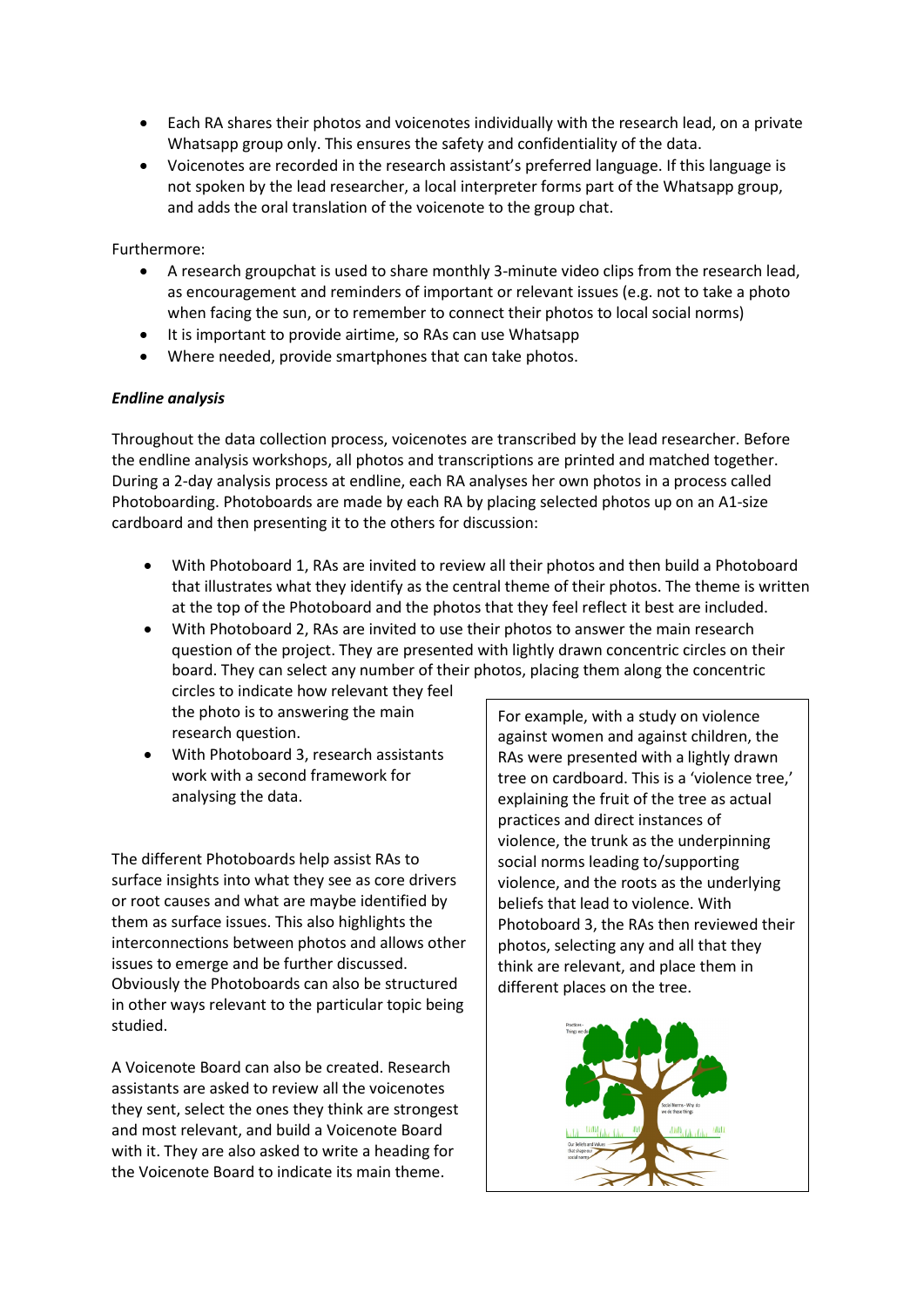The Photoboarding process is accompanied by group discussion, where each RA explains the Board that they built and invited questions and feedback first from the other RAs and then the lead researcher. This is part of the analysis process. Notes should be taken of these discussions by the lead researcher and it can also be useful to have it recorded and transcribed as an added source of data.

## *Analysis and integration*

A final level of analysis of the Photovoice material is then conducted by the lead researcher only. Each RA's photos, voicenotes and Photoboards are reviewed as a whole, identifying what they took photos of, what types of issues she focused most on, and the main overarching themes of the photos. The RAs' Photoboards and Voicenote Board are also analysed, and this is combined with the three photos that they selected as their favourites. A synthesis document is then written up for each RA, based on all these processes, summarising the RA's photos, emerging themes and overall focus.

## **4. Advantages of using PhotoVOICE 2.0**

- It enables meaningful participation by individuals who are often excluded from the research process due to being illiterate, or local language speakers, or being based in rural areas
- It enables ethnographic research on sensitive issues, despite limited budgets and time constraints, and can provide rich, insider data, also within closed, hierarchical communities
- Adding voicenotes allows RAs to analyse the 'why' of what they are seeing at the time, allowing deeper and personal reflections on the drivers of discrimination and violence.
- From a research perspective it is very effective at surfacing unheard voices by working with insiders in the community who are trusted by those who may share their stories with them
- RAs collect and interpret data over 4-6 months, rather than just a short intensive period, which offers enough time for them to really think and reflect, and to make connections between the different things they are seeing surfacing in their own community.

## **5. Ethics**

Taking photographs has legal and ethical implications for the photographer. The key thing is to consistently keep in mind the safety (physical and emotional) of those being photographed and also those taking the photographs. It is very important that country-specific laws pertaining to taking and use of photos fully informs the ethics process. Photos cannot be taken and used in research if they do not comply with the laws of the country. But most importantly, it is critical to keep the psychological welfare of everyone involved in mind throughout the entire process.

The following general principles apply:

- If the study focuses on a specific institution (e.g. a church denomination or a university), institutional permission must be attained in advance
- Where photos of people are taken, consent should be given. This can be verbal or written, depending on the legal and/or institutional ethical requirements

With research conducted in Zambia, local counsellors were identified in each of the three communities where the research was conducted, and RAs were referred to them if involvement in the research process surfaced issues that they needed support with (e.g. trauma). The counsellors were also available for community members to be referred to, although this support was never required. Furthermore, the Zambia project was embedded within a programmatic initiative that may have provided additional support and referral pathways for both RAs and those at community level.